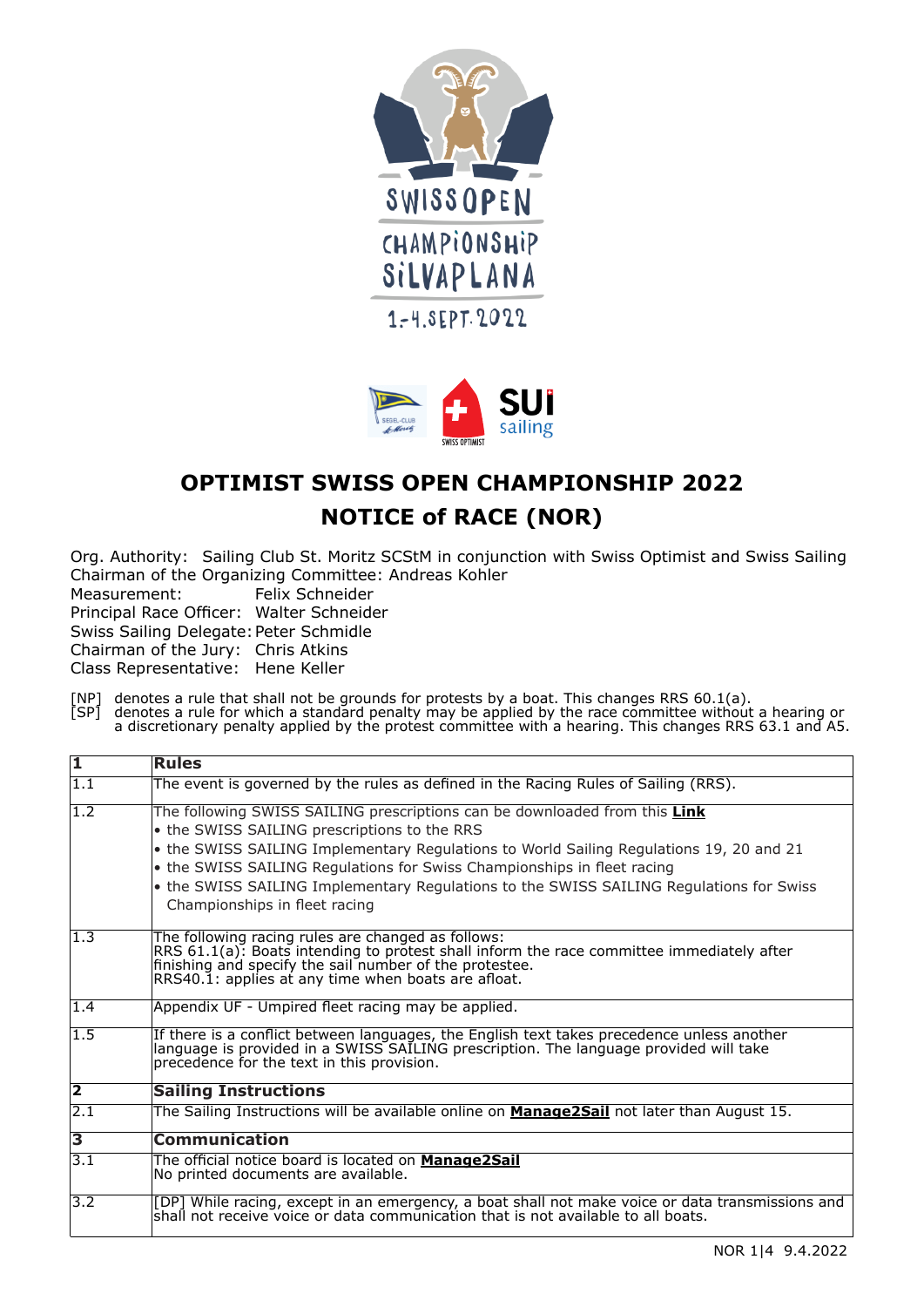| $\overline{\mathbf{4}}$ | <b>Eligibility and Entry</b>                                                                                                                                                                                                                                                                                                                                                                                                                                                                                                                                                                                                                                                                                                                                   |
|-------------------------|----------------------------------------------------------------------------------------------------------------------------------------------------------------------------------------------------------------------------------------------------------------------------------------------------------------------------------------------------------------------------------------------------------------------------------------------------------------------------------------------------------------------------------------------------------------------------------------------------------------------------------------------------------------------------------------------------------------------------------------------------------------|
| $\overline{4.1}$        | The event is open to all boats of the Optimist class. World Sailing sanctions may apply.                                                                                                                                                                                                                                                                                                                                                                                                                                                                                                                                                                                                                                                                       |
| $\overline{4.2}$        | Eligible boats may enter online on <b>Manage2Sail</b> by no later than July 31 and pay the entry fee as<br>stated in NOR 5.1                                                                                                                                                                                                                                                                                                                                                                                                                                                                                                                                                                                                                                   |
| 4.3                     | Late entries will be accepted by no later than 21.8.2022 and a late entry fee shall be paid as<br>stated in NOR 5.1.                                                                                                                                                                                                                                                                                                                                                                                                                                                                                                                                                                                                                                           |
| 4.4                     | The following information shall be produced at registration:<br>For SUI participants documents have to be presented at registration according to their status:<br>«GREEN»: no documents have to be presented unless new equipment is used.<br>«ORANGE»: proof of insurance has to be presented.<br>«RED» all documents have to be presented (Measurement documents, Swiss Sailing-Membercard,<br>membership Swiss Optimist and proof of insurance).<br>Non SUI participants shall present the proof of their membership of MNA (member national<br>authority of World Sailing) or an affiliated club or organization of a MNA, the proof of a third party<br>liability insurance as stated in NoR 19, the proof of the boat's conformity with the class rules. |
| 4.5                     | All sailors shall comply with article 2 of the SWISS SAILING Implementary Regulations to World<br>Sailing Regulation 19.                                                                                                                                                                                                                                                                                                                                                                                                                                                                                                                                                                                                                                       |
| 4.6                     | Swiss competitors shall be member of the Swiss Optimist Association.                                                                                                                                                                                                                                                                                                                                                                                                                                                                                                                                                                                                                                                                                           |
| 4.7                     | Limit of age: born in 2007 and later.                                                                                                                                                                                                                                                                                                                                                                                                                                                                                                                                                                                                                                                                                                                          |
| 5                       | <b>Fees</b>                                                                                                                                                                                                                                                                                                                                                                                                                                                                                                                                                                                                                                                                                                                                                    |
| 5.1                     | An entry fee of CHF 190.- shall be paid at the time when entering before July 31 2022.<br>A late entry fee of CHF 250.- shall be paid when entering after July 31 2022.                                                                                                                                                                                                                                                                                                                                                                                                                                                                                                                                                                                        |
|                         | Fees shall be paid on the following bank account (QR Code see Appendix):<br>Credit Suisse<br>Segel Club St. Moritz<br>Via Grevas 34<br>7500 St. Moritz<br>Konto: 80-500-4<br>CH60 0483 5057 4670 0100 0<br>These fees are due, even if a boat withdraws the entry later or does not show up. They will only<br>be refunded if the entry is rejected or cancelled by the organizing authority or the race committee<br>or if the event is cancelled or the competitor is prevented from attending due to any governmental<br>health regulation.                                                                                                                                                                                                                 |
| 5.2                     | A deposit of CHF 5.- for the color ribbons will be required at registration. This fee will be refunded<br>upon return.                                                                                                                                                                                                                                                                                                                                                                                                                                                                                                                                                                                                                                         |
| $\overline{6}$          | <b>Advertising</b>                                                                                                                                                                                                                                                                                                                                                                                                                                                                                                                                                                                                                                                                                                                                             |
| 6.1                     | Boats may be required to display advertising chosen and supplied by the organizing authority. If<br>this rule is broken, Word Sailing Regulation 20.9.2 applies.                                                                                                                                                                                                                                                                                                                                                                                                                                                                                                                                                                                               |
| 7                       | <b>Format</b>                                                                                                                                                                                                                                                                                                                                                                                                                                                                                                                                                                                                                                                                                                                                                  |
| 7.1                     | The event consists of a single series.                                                                                                                                                                                                                                                                                                                                                                                                                                                                                                                                                                                                                                                                                                                         |
| 7.2                     | Group sailing is applied if the number of boats is higher than 80.                                                                                                                                                                                                                                                                                                                                                                                                                                                                                                                                                                                                                                                                                             |
| $\overline{\mathbf{8}}$ | <b>Schedule</b>                                                                                                                                                                                                                                                                                                                                                                                                                                                                                                                                                                                                                                                                                                                                                |
| $\overline{8.1}$        | Registration & Equipment inspection:<br>Wed 31.8. from $12:00 - 20:00$<br>Thu 1.9. from 8:30 - 10:00<br>At the office container and in the tent                                                                                                                                                                                                                                                                                                                                                                                                                                                                                                                                                                                                                |
| 8.2                     | Thu 1.9. 11:00 Opening Ceremony<br>11:20 Coach Meeting<br>11:30 Skippers Meeting<br>12:30 Races<br>Fri 2.9. 11:00 Races<br>Sat 3.9. 11:00 Races<br>Sun 4.9.  11:00 Races                                                                                                                                                                                                                                                                                                                                                                                                                                                                                                                                                                                       |
| 8.3                     | Maximum number of races: 12<br>Maximum number of races per day: 4                                                                                                                                                                                                                                                                                                                                                                                                                                                                                                                                                                                                                                                                                              |
| 8.4                     | The scheduled time of the first warning signal will be on the first racing day at 11:30 on the<br>following racing days at 11:00.                                                                                                                                                                                                                                                                                                                                                                                                                                                                                                                                                                                                                              |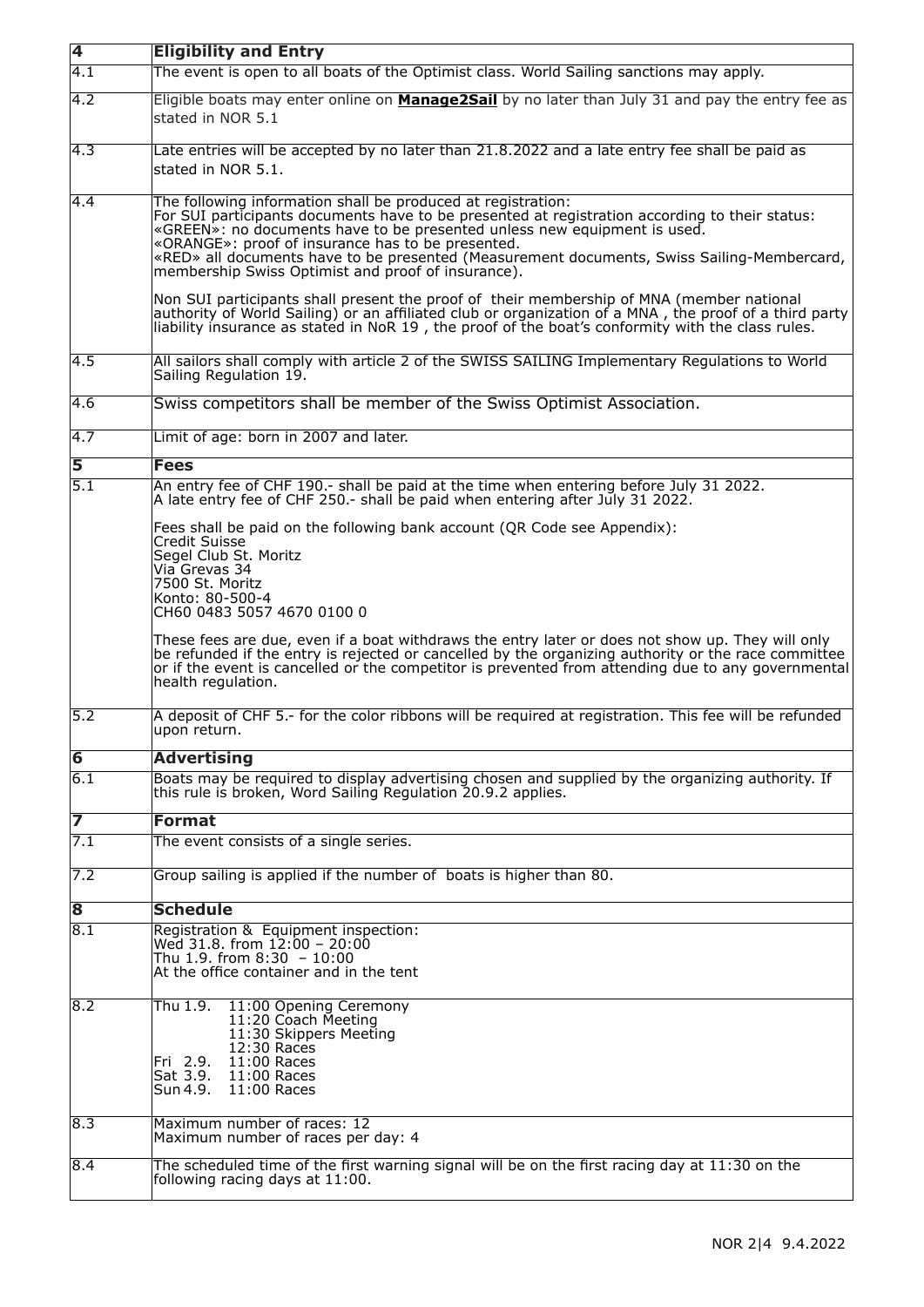| 8.5                      | On the last scheduled day of racing no warning signal will be made after 15:00. In case if there<br>are starting groups this time is for the first starting group. For following groups the signal can be<br>qiven after that time.<br>In case of general recalls the warning signal can be given after that time for all groups if the first<br>warning signal had been given before 15:00. This exception is not valid if the race is cancelled or<br>AP is sēt. |
|--------------------------|--------------------------------------------------------------------------------------------------------------------------------------------------------------------------------------------------------------------------------------------------------------------------------------------------------------------------------------------------------------------------------------------------------------------------------------------------------------------|
| 8.6                      | Thursday evening dinner will take place and is included in the entry fee.<br>Accompanying persons can get a voucher for CHF 30 - at the race office.<br>Friday evening the AGM of the Swiss Optimist Association will take place.                                                                                                                                                                                                                                  |
| $\overline{9}$           | <b>Equipment inspection</b>                                                                                                                                                                                                                                                                                                                                                                                                                                        |
| 9.1                      | Each boat shall own a valid measurement certificate or conformity document as required by the<br>class rules.                                                                                                                                                                                                                                                                                                                                                      |
| 9.2                      | At registration each participant shall provide the self declaration form with the IDs of the rudder,<br>daggerboard, mast, boom and sprit that will be used. (Form available on manage2sail)<br>Measurement certificates can be checked on request.<br>In addition measurement and checks can be made at any time during the event.                                                                                                                                |
| 9.3                      | No initial measurements will be taken.                                                                                                                                                                                                                                                                                                                                                                                                                             |
| $\overline{10}$          | <b>Venue</b>                                                                                                                                                                                                                                                                                                                                                                                                                                                       |
| 10.1                     | Sils/Lake Silvaplana (see Appendix A)                                                                                                                                                                                                                                                                                                                                                                                                                              |
| $\overline{11}$          | <b>The Course</b>                                                                                                                                                                                                                                                                                                                                                                                                                                                  |
| 11.1                     | The IODA Race Course will be sailed.                                                                                                                                                                                                                                                                                                                                                                                                                               |
| $\overline{12}$          | <b>Penalty System</b>                                                                                                                                                                                                                                                                                                                                                                                                                                              |
| 12.1                     | RRS Appendix P, Special Procedures for RRS 42, will apply.                                                                                                                                                                                                                                                                                                                                                                                                         |
| $\overline{12.2}$        | The intention is to appoint an international jury as provided in RRS 70.5.                                                                                                                                                                                                                                                                                                                                                                                         |
|                          |                                                                                                                                                                                                                                                                                                                                                                                                                                                                    |
| $\overline{13}$          | <b>Scoring</b>                                                                                                                                                                                                                                                                                                                                                                                                                                                     |
| 13.1                     | 4 races are required to be completed to constitute the championship.<br>For the PM (national points championship) the regatta will be taken into account in any case.                                                                                                                                                                                                                                                                                              |
| 13.2                     | (a) When fewer than 5 races have been completed, a boat's series score will be the total of her<br>race scores.<br>(b) When 5 to 9 races have been completed, a boat's series score will be the total of her race<br>scores excluding her worst score.<br>(c) When 10 or more races have been completed, a boat's series score will be the total of her<br>race scores excluding her two worst scores.                                                             |
| $\overline{14}$          | <b>Support Boats</b>                                                                                                                                                                                                                                                                                                                                                                                                                                               |
| 14.1                     | No kind of support boat is allowed on Lake Silvaplana.<br>Coaching on the water in any form is prohibited.                                                                                                                                                                                                                                                                                                                                                         |
| 15                       | <b>Chartered or loaned boats</b>                                                                                                                                                                                                                                                                                                                                                                                                                                   |
| 15.1                     | A chartered or loaned boat may carry national letters or a sail number in contravention of her<br>class rules, provided that the race committee has approved her sail identification before the first<br>race. See RRS G3                                                                                                                                                                                                                                          |
| $\overline{\mathbf{16}}$ | <b>Berthing</b>                                                                                                                                                                                                                                                                                                                                                                                                                                                    |
| 16.1                     | [DP] [NP] Boats shall be kept in their assigned places in the boat park.                                                                                                                                                                                                                                                                                                                                                                                           |
| $\overline{17}$          | <b>Media Rights, Cameras and Electronic Equipment</b>                                                                                                                                                                                                                                                                                                                                                                                                              |
| 17.1                     | By participating in this event, competitors grant to the OA and its sponsors the right in perpetuity<br>to make, use and show, from time to time at their discretion, any motion pictures and live, taped<br>or filmed television and other reproductions of the athlete and the boat, produced during the<br>period of the competition without compensation.                                                                                                      |
| 18                       | <b>Disclaimer of Liability</b>                                                                                                                                                                                                                                                                                                                                                                                                                                     |
| 18.1                     | Competitors participate in the event entirely at their own risk. See RRS 3, Decision to Race. The<br>organizing authority will not accept any liability for material damage or personal injury or death<br>sustained in conjunction with or prior to, during, or after the event.                                                                                                                                                                                  |
| 19                       | <b>Insurance</b>                                                                                                                                                                                                                                                                                                                                                                                                                                                   |
| 19.1                     | Each participating boat shall be insured with valid third-party liability insurance including the<br>coverage of risks at competition, with a minimum cover of CHF 2`000`000.-- per incident or the<br>lequivalent.                                                                                                                                                                                                                                                |
| 20                       | <b>Prizes</b>                                                                                                                                                                                                                                                                                                                                                                                                                                                      |
| 20.1                     | Prizes will be given as follows:<br>• The winner[s] will be awarded the title "Swiss Champion of the Optimist class".<br>• SWISS SAILING medals for the boats ranked 1 to 3<br>• For the first three girls<br>• For the first three Opti B<br>• Perpetual trophy for the first SUI<br>Souvenir prices for each competitor.                                                                                                                                         |